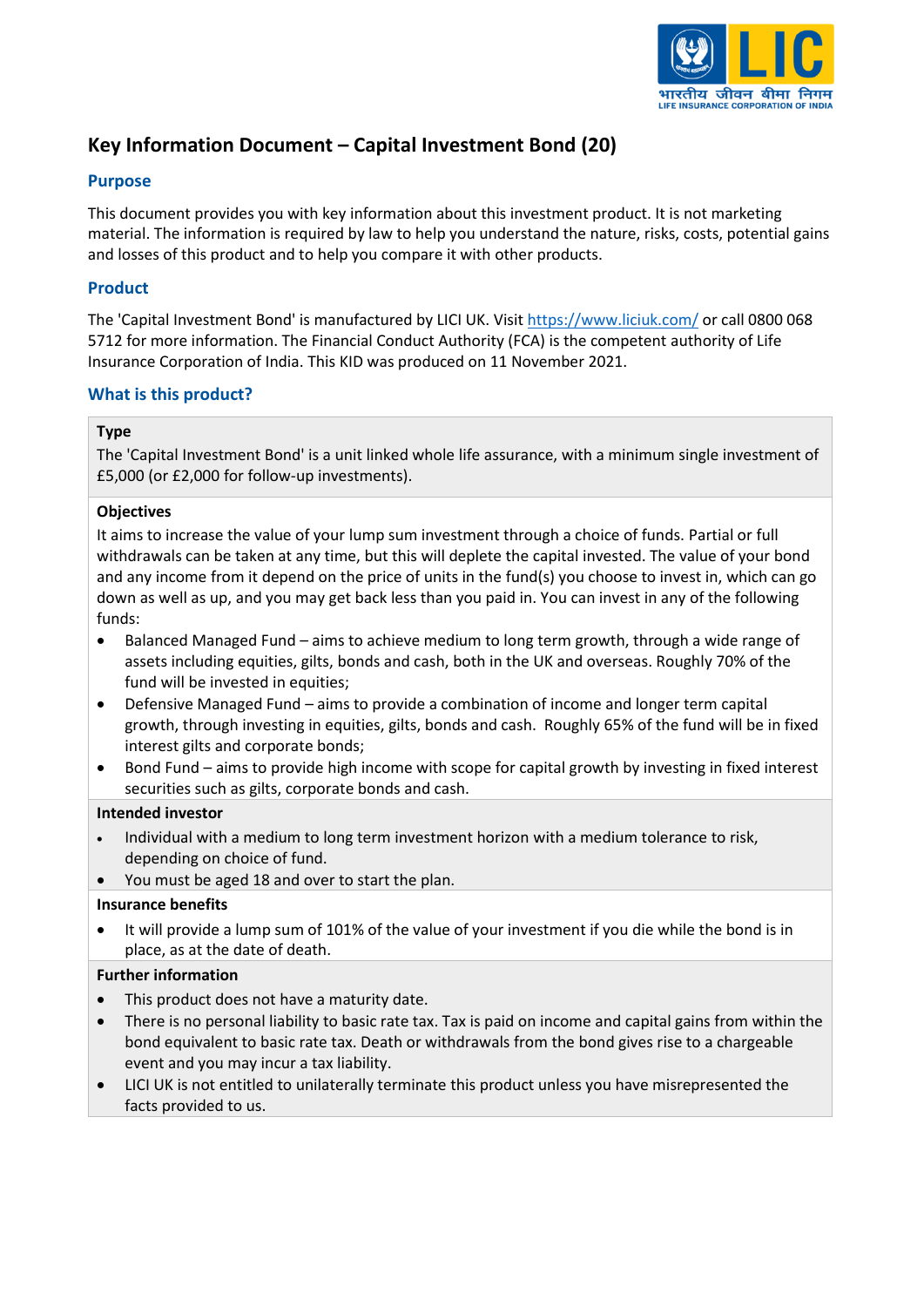

# **What are the risks and what could I get in return?**



The risk indicator assumes you keep the product for 20 years.

The summary risk indicator is a guide to the level of risk of this product compared to other products. It shows how likely it is that the product will lose money because of movements in the markets or because we are not able to pay you. We have classified this product as 3 out of 7, which is a medium-low risk class. This rates the potential losses from future performance at a medium-low level, and poor market conditions could impact the capacity of LICI UK to pay you. It will provide a lump sum of 101% of the value of your investment if you die while the bond is in place, as at the date of death. If LICI UK is not able to pay you what is owed, you could lose your entire investment.

#### **Performance Scenarios**

This table shows the money you could get back over the next 20 years, under different scenarios, assuming that you invest £10,000 in the Balanced Managed Fund. The scenarios shown illustrate how your investment could perform. You can compare them with the scenarios of other products. The scenarios presented are an estimate of future performance based on evidence from the past on how the value of this investment varies and are not an exact indicator. What you get will vary depending on how the market performs and how long you keep the product. The stress scenario shows what you might get back in extreme market circumstances, and it does not take into account the situation where we are not able to pay you. The figures shown include all the costs of the product itself, and includes the costs of your advisor or distributor. The figures do not take into account your personal tax situation, which may also affect how much you get back. Do not forget that inflation would reduce what you could buy in the future with the amounts shown.

| Investment: £10,000      | 1 year                                  | 10 years  | 20 years  |          |
|--------------------------|-----------------------------------------|-----------|-----------|----------|
| Stress scenario          | What you might get back after costs (£) | £4,735    | £4,891    | £3,231   |
|                          | Average return each year (%)            | $-52.65%$ | $-6.90\%$ | $-5.49%$ |
| Unfavourable<br>scenario | What you might get back after costs (£) | £9,430    | £11,413   | £15,690  |
|                          | Average return each year (%)            | $-5.70%$  | 1.33%     | 2.28%    |
| Moderate<br>scenario     | What you might get back after costs (£) | £10,459   | £15,655   | £24,508  |
|                          | Average return each year (%)            | 4.59%     | 4.58%     | 4.58%    |
| Favourable<br>scenario   | What you might get back after costs (£) | £11,584   | £21,448   | £38,234  |
|                          | Average return each year (%)            | 15.84%    | 7.93%     | 6.94%    |

# **What happens if LICI UK is unable to pay out?**

If we are unable to pay you what you are owed under the policy terms, then you may be able to reclaim some of your investment through the Financial Services Compensation scheme. The details are available at [https://www.fscs.org.uk/what-we-cover/.](https://www.fscs.org.uk/what-we-cover/) There are no limitations or conditions attached to this scheme.

### **What are the costs?**

The Reduction in Yield (RIY) shows what impact the total costs you pay will have on the investment return you might get. The total costs take into account one-off, ongoing and incidental costs. LICI UK reserves the right to alter the charges. The amounts shown here are the cumulative costs of the product itself, for three different holding periods under the moderate scenario. The figures assume you invest £10,000. The figures are estimates and may change in the future.

**Risk Indicator**